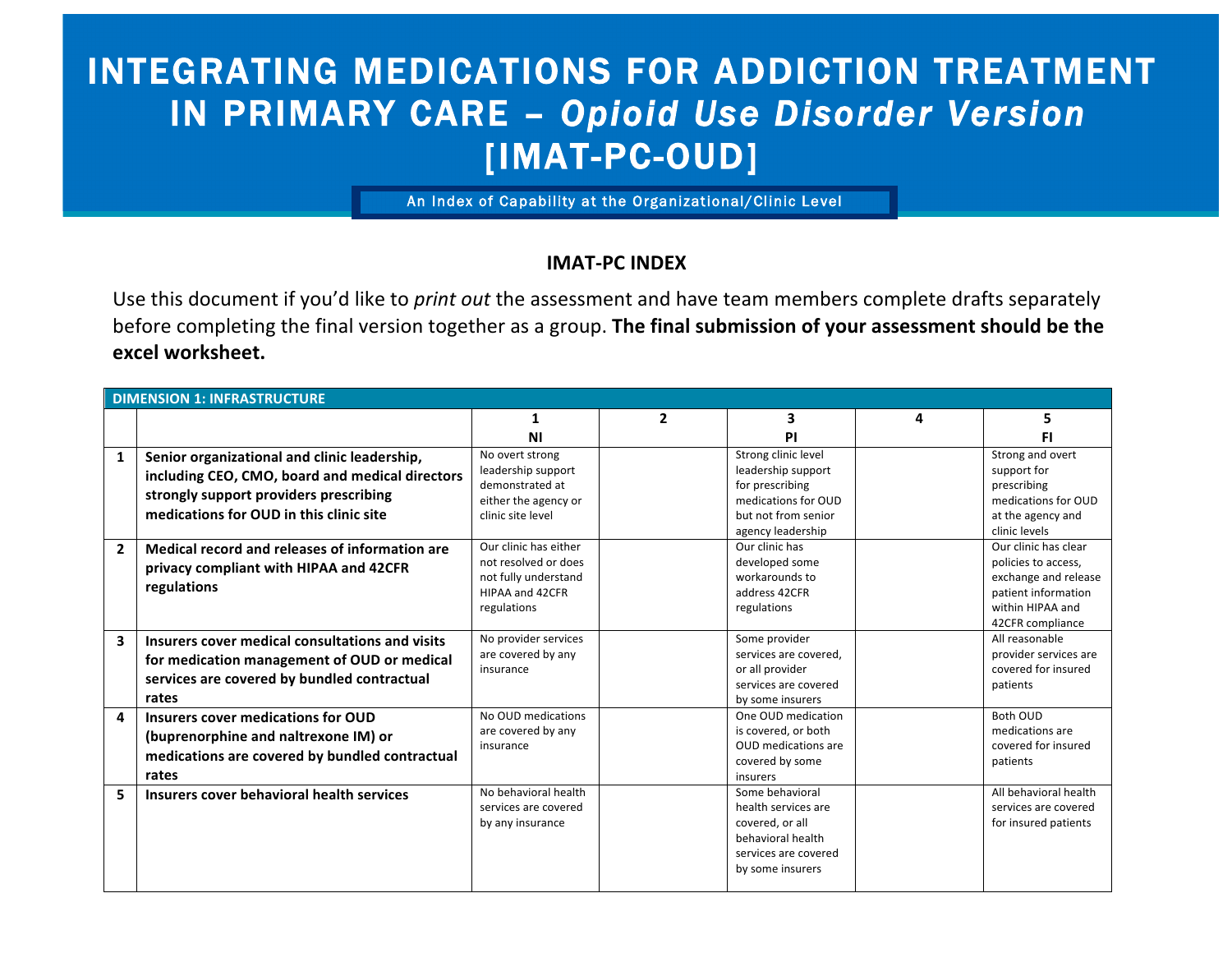|                | <b>DIMENSION 2: CLINIC CULTURE AND ENVIRONMENT</b>                                                                                              |                                                                                                                                                         |                |                                                                                                                                                                                                                           |   |                                                                                                                                                                                                                   |  |  |
|----------------|-------------------------------------------------------------------------------------------------------------------------------------------------|---------------------------------------------------------------------------------------------------------------------------------------------------------|----------------|---------------------------------------------------------------------------------------------------------------------------------------------------------------------------------------------------------------------------|---|-------------------------------------------------------------------------------------------------------------------------------------------------------------------------------------------------------------------|--|--|
|                |                                                                                                                                                 | 1                                                                                                                                                       | $\overline{2}$ | 3                                                                                                                                                                                                                         | 4 | 5                                                                                                                                                                                                                 |  |  |
|                |                                                                                                                                                 | <b>NI</b>                                                                                                                                               |                | PI                                                                                                                                                                                                                        |   | FI.                                                                                                                                                                                                               |  |  |
| $\mathbf{1}$   | All clinic staff accept and welcome equally<br>persons with OUD-no evidence for stigma or<br>discrimination                                     | Most clinic staff, both<br>clinical and non-<br>clinical, negatively<br>perceive persons with<br>OUD and are<br>reluctant to accept<br>and welcome them |                | There is variation in<br>clinic staff members'<br>acceptance and<br>empathy for persons<br>with OUD but overall<br>there is acceptance<br>and welcome                                                                     |   | Clinic-wide, there is<br>broad-based<br>acceptance and<br>welcome of patients<br>with OUD and for<br>providing medication<br>services to them                                                                     |  |  |
| $\overline{2}$ | Open display and distribution of patient<br>informational materials about OUD and<br>medications for OUD in common areas and exam<br>rooms      | No OUD<br>informational<br>materials for patients<br>are visible in common<br>spaces                                                                    |                | <b>OUD</b> informational<br>materials exist and<br>are distributed to<br>patients and family<br>members as needed                                                                                                         |   | <b>OUD</b> informational<br>materials are visible<br>in common areas<br>(waiting and exam<br>rooms)                                                                                                               |  |  |
| 3              | Patients and services are visibly integrated in<br>general clinic spaces and in routine operations                                              | Patients receiving<br>medications for OUD<br>are not typically<br>permitted in the<br>clinic                                                            |                | Patients receiving<br>medications for OUD<br>obtain these services<br>on designated days<br>and times where<br>patients without OUD<br>are not scheduled, or<br>in a location separate<br>from general clinic<br>practice |   | Patients receiving<br>medications for OUD<br>are scheduled for and<br>receive services at<br>times when patients<br>without OUD are<br>scheduled, and in<br>spaces available in<br>the general clinic<br>practice |  |  |
| 4              | All clinic staff believe offering medications for<br>OUD to patients in this clinic setting is<br>appropriate                                   | Most clinic staff<br>believe that offering<br>medications for OUD<br>in this clinic site is<br>inappropriate                                            |                | There is variability<br>among staff in their<br>beliefs about the<br>appropriateness of<br>offering medications<br>for OUD in this clinic<br>site                                                                         |   | Clinic-wide, there is<br>broad staff consensus<br>that offering<br>medications for OUD<br>is appropriate at this<br>clinic site                                                                                   |  |  |
|                | <b>DIMENSION 3: PATIENT IDENTIFICATION AND INITIATING CARE</b>                                                                                  |                                                                                                                                                         |                |                                                                                                                                                                                                                           |   |                                                                                                                                                                                                                   |  |  |
|                |                                                                                                                                                 | 1<br>ΝI                                                                                                                                                 | $\overline{2}$ | 3<br>PI                                                                                                                                                                                                                   | 4 | 5<br>FI.                                                                                                                                                                                                          |  |  |
| $\mathbf{1}$   | All new and existing patients are screened using<br>a standardized universal measure for opioid use<br>risk                                     | No standardized<br>measure or set of<br>questions is used                                                                                               |                | A set of questions<br>about substance use<br>issues is routinely<br>used                                                                                                                                                  |   | A standardized and<br>validated universal<br>screen (e.g. TAPS,<br>NIDA Quick Screen,<br>DAST) is used with all<br>new and annual visits                                                                          |  |  |
| $\overline{2}$ | All patients who screen positive receive a<br>standardized indicated assessment and, if<br>positive, an OUD diagnosis is made and<br>documented | No standardized<br>measure is used, and<br>documentation of<br>OUD diagnosis varies                                                                     |                | No formal<br>standardized<br>measure is used but<br>OUD diagnosis is<br>routinely<br>documented                                                                                                                           |   | A standardized<br>indicated screen (e.g.<br>DSM5 checklist) is<br>used to support<br>documentation of an<br>OUD diagnosis                                                                                         |  |  |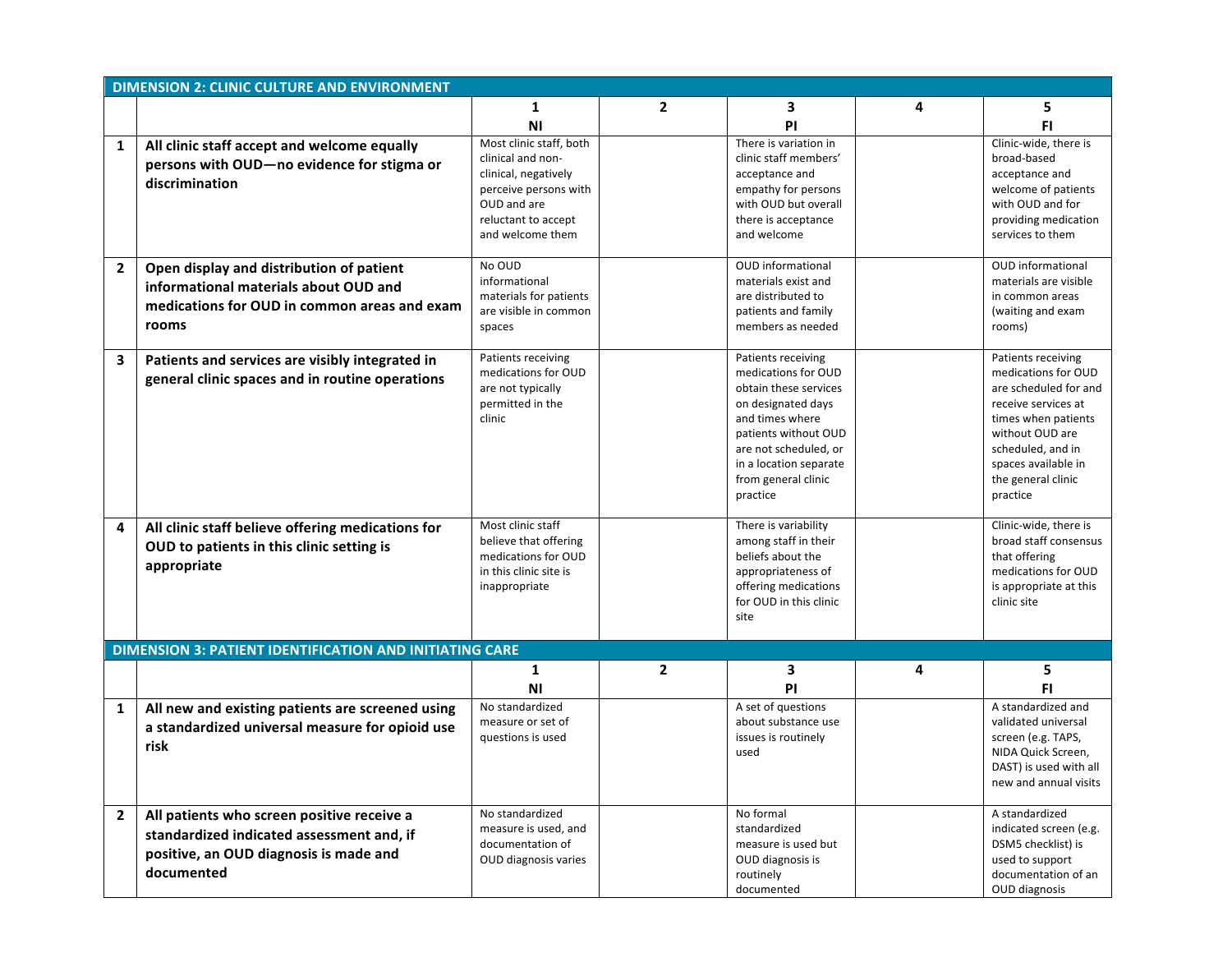|                         | <b>DIMENSION 3: PATIENT IDENTIFICATION AND INITIATING CARE (Continued)</b>                                                                                                                                                                             |                                                                                                                                         |                |                                                                                                                                                                |   |                                                                                                                                                                                          |  |
|-------------------------|--------------------------------------------------------------------------------------------------------------------------------------------------------------------------------------------------------------------------------------------------------|-----------------------------------------------------------------------------------------------------------------------------------------|----------------|----------------------------------------------------------------------------------------------------------------------------------------------------------------|---|------------------------------------------------------------------------------------------------------------------------------------------------------------------------------------------|--|
|                         |                                                                                                                                                                                                                                                        | $\mathbf{1}$                                                                                                                            | $\overline{2}$ | 3                                                                                                                                                              | 4 | 5                                                                                                                                                                                        |  |
|                         |                                                                                                                                                                                                                                                        | <b>NI</b>                                                                                                                               |                | PI                                                                                                                                                             |   | <b>FI</b>                                                                                                                                                                                |  |
| $\overline{\mathbf{3}}$ | All patients seen at this clinic site on dosages of<br>>90 mg of morphine equivalents (MMEs) for >3<br>months to manage chronic non-cancer pain, are<br>reviewed and evaluated for potential OUD<br>diagnosis and appropriateness for<br>buprenorphine | No review or audit of<br>patients on >90<br>MMEs occurs in our<br>site                                                                  |                | Review of >90 MME<br>doses is performed<br>by individual<br>providers and<br>medications for OUD<br>are offered in some<br>cases                               |   | There is a policy for<br>pain management<br>that addresses MME<br>dosing; It articulates<br>options for tapering<br>and alternative<br>treatments that<br>include medications<br>for OUD |  |
| 4                       | A protocol for identification, diagnosis and<br>treatment initiation exists for conditions<br>commonly comorbid with OUD including other<br>substance use disorders                                                                                    | No protocol exists for<br>addressing other<br>substance use<br>disorders (e.g.<br>alcohol, stimulants,<br>cannabis,<br>benzodiazepines) |                | Patients with OUD<br>are assessed for<br>other substance use<br>problems upon<br>initiating care and/or<br>throughout the<br>course of treatment               |   | A protocol exists for<br>screening, diagnosis,<br>treatment planning<br>and monitoring for<br>other substance use<br>disorders in addition<br>to OUD                                     |  |
| 5                       | A protocol for identification, diagnosis and<br>treatment initiation exists for conditions<br>commonly comorbid with OUD including other<br>psychiatric disorders such as depression, anxiety,<br>PTSD or other mental health problems                 | No protocol exists for<br>addressing other<br>psychiatric disorders<br>(e.g. depression,<br>anxiety, PTSD, bipolar<br>disorder)         |                | Patients with OUD<br>and in MAT are<br>assessed for other<br>mental health<br>problems upon<br>initiating care and/or<br>throughout the<br>course of treatment |   | A protocol exists for<br>screening, diagnosis,<br>treatment planning<br>and monitoring for<br>other psychiatric<br>disorders in addition<br>to OUD                                       |  |
| 6                       | A protocol for identification, diagnosis and<br>treatment initiation exists for conditions<br>commonly comorbid with OUD including HIV and<br><b>HCV</b>                                                                                               | No protocol exists for<br>addressing risk of<br>presence of<br>infectious disease<br>(e.g. HIV, HCV, STD)                               |                | Patients with OUD<br>and in MAT are<br>assessed for<br>infectious disease<br>upon initiating care<br>and/or throughout<br>the course of<br>treatment           |   | A protocol exists for<br>screening, risk<br>assessment & patient<br>education, diagnosis,<br>treatment planning<br>and monitoring for<br>infectious disease                              |  |
| $\overline{\mathbf{z}}$ | For patients diagnosed with OUD, the<br>prescription drug monitoring program (PDMP) is<br>queried                                                                                                                                                      | PDMP is not routinely<br>queried                                                                                                        |                | PDMP is queried but<br>variably                                                                                                                                |   | PDMP is queried on<br>all new OUD cases<br>before initiating<br>medications for OUD                                                                                                      |  |
| 8                       | For patients diagnosed with OUD, a point-of-care<br>toxicology test is performed, i.e. urine drug<br>screen (UDS) with built-in and/or rapid on-site<br>immunoassay testing                                                                            | Toxicology tests are<br>not routinely<br>performed                                                                                      |                | Toxicology test are<br>inconsistently<br>performed                                                                                                             |   | Point-of-care<br>toxicology tests are<br>consistently<br>performed with all<br>new OUD cases<br>before initiating<br>medications for OUD                                                 |  |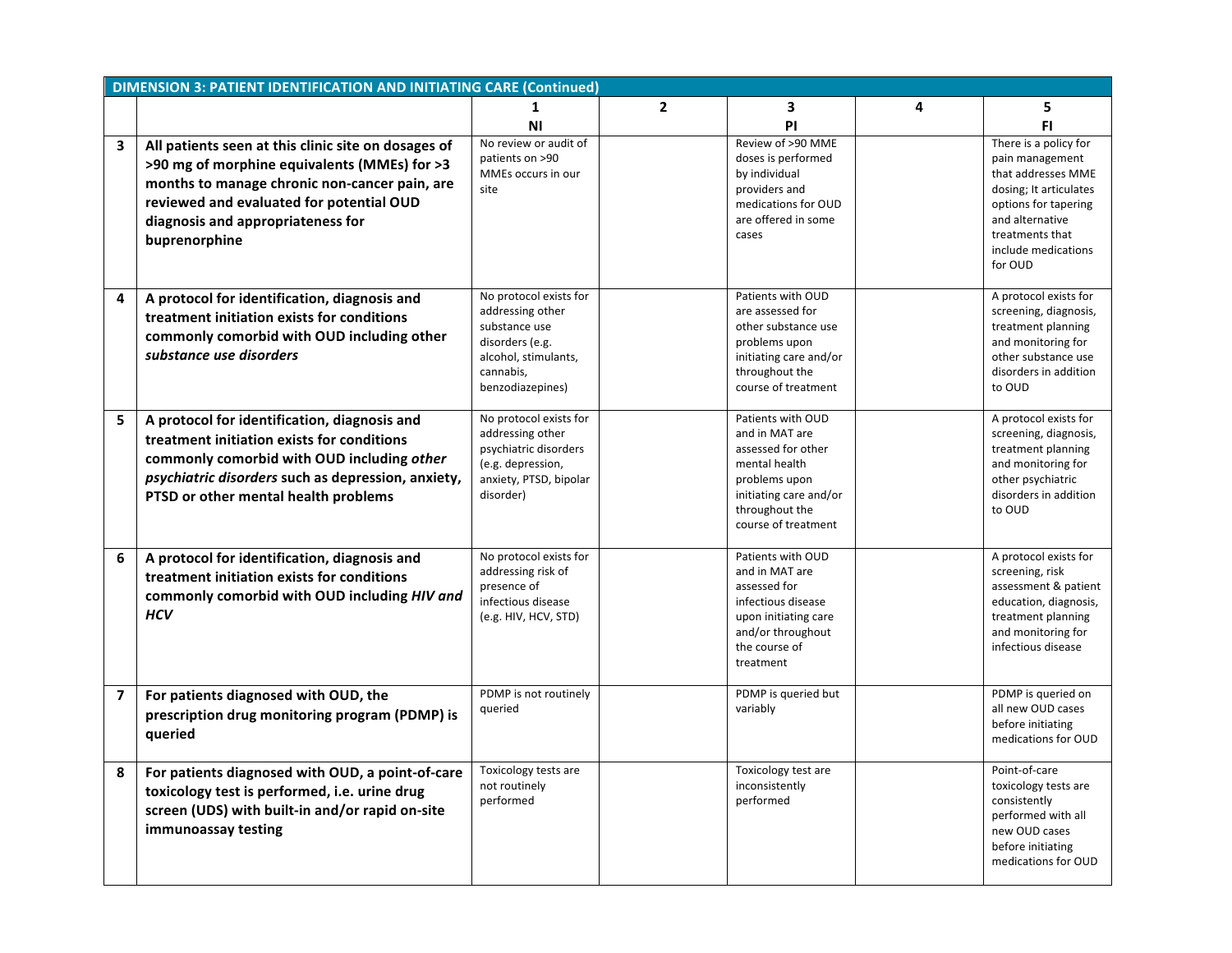|    | <b>DIMENSION 3: PATIENT IDENTIFICATION AND INITIATING CARE (Continued)</b>                                                          |                                                                 |                |                                                            |   |                                                                                                                                                                                |  |
|----|-------------------------------------------------------------------------------------------------------------------------------------|-----------------------------------------------------------------|----------------|------------------------------------------------------------|---|--------------------------------------------------------------------------------------------------------------------------------------------------------------------------------|--|
|    |                                                                                                                                     |                                                                 | $\overline{2}$ | 3                                                          | 4 | 5                                                                                                                                                                              |  |
|    |                                                                                                                                     | ΝI                                                              |                | PI                                                         |   | FI.                                                                                                                                                                            |  |
| 9  | Patients with OUD are presented with clear<br>treatment options, patient preferences are<br>discussed, and a shared decision-making | Patients with OUD<br>have no options for<br>medications for OUD |                | Patients with OUD<br>have 2 options (1<br>medication or no |   | Patients with OUD<br>have options for 2<br>medications within                                                                                                                  |  |
|    | approach used                                                                                                                       | within this clinic site                                         |                | medication), and<br>these are carefully<br>reviewed        |   | the clinic and other<br>medications outside<br>(methadone) or no<br>medication. The pros,<br>cons and preferences<br>are reviewed, and a<br>collaborative care<br>plan chosen. |  |
| 10 | Criteria for offering medications for OUD in the                                                                                    | Patients with OUD                                               |                | Criteria for offering                                      |   | Criteria for offering                                                                                                                                                          |  |
|    | clinic are clear, they are documented in policy,                                                                                    | have no options for<br>medications for OUD                      |                | medications for OUD                                        |   | medications for OUD                                                                                                                                                            |  |
|    | patient information sheets/brochures and                                                                                            | within this clinic site                                         |                | are individual,<br>provider driven and                     |   | are documented and<br>transparent; Criteria                                                                                                                                    |  |
|    | consent forms, and they are highly inclusive                                                                                        |                                                                 |                | exclude patients with                                      |   | are focused on                                                                                                                                                                 |  |
|    |                                                                                                                                     |                                                                 |                | other substance use,                                       |   | initiating care to                                                                                                                                                             |  |
|    |                                                                                                                                     |                                                                 |                | history of diversion or                                    |   | reduce risk of                                                                                                                                                                 |  |
|    |                                                                                                                                     |                                                                 |                | non-adherence or<br>other perceived risks                  |   | overdose death and                                                                                                                                                             |  |
|    |                                                                                                                                     |                                                                 |                |                                                            |   | engage patients in<br>care                                                                                                                                                     |  |
| 11 | Three components are performed for all patients                                                                                     | None of the 3                                                   |                | 2 of the 3                                                 |   | All 3 components are                                                                                                                                                           |  |
|    | using medications for OUD: Withdrawal                                                                                               | components                                                      |                | components                                                 |   | performed                                                                                                                                                                      |  |
|    | symptoms are evaluated, side effects are                                                                                            | (withdrawal                                                     |                | (withdrawal                                                |   | (withdrawal                                                                                                                                                                    |  |
|    | discussed, and comfort medications to treat                                                                                         | symptom evaluation,<br>medications for OUD                      |                | symptom evaluation,<br>medications for OUD                 |   | symptom evaluation,<br>medications for OUD                                                                                                                                     |  |
|    | opioid withdrawal are made available                                                                                                | side effect review,                                             |                | side effect review,                                        |   | side effect review,                                                                                                                                                            |  |
|    |                                                                                                                                     | comfort medications                                             |                | medications to treat                                       |   | medications to treat                                                                                                                                                           |  |
|    |                                                                                                                                     | offered) are                                                    |                | opioid withdrawal                                          |   | opioid withdrawal                                                                                                                                                              |  |
|    |                                                                                                                                     | performed                                                       |                | offered) are routinely<br>performed                        |   | offered) by protocol<br>and include                                                                                                                                            |  |
|    |                                                                                                                                     |                                                                 |                |                                                            |   | standardized                                                                                                                                                                   |  |
|    |                                                                                                                                     |                                                                 |                |                                                            |   | measures and                                                                                                                                                                   |  |
|    |                                                                                                                                     |                                                                 |                |                                                            |   | procedures (e.g.                                                                                                                                                               |  |
|    |                                                                                                                                     |                                                                 |                |                                                            |   | COWS; SOWs; patient<br>informational                                                                                                                                           |  |
|    |                                                                                                                                     |                                                                 |                |                                                            |   | materials; standard                                                                                                                                                            |  |
|    |                                                                                                                                     |                                                                 |                |                                                            |   | withdrawal                                                                                                                                                                     |  |
|    |                                                                                                                                     |                                                                 |                |                                                            |   | medications)                                                                                                                                                                   |  |
| 12 | Patients choosing medications for OUD, either                                                                                       | No patients typically<br>are started on                         |                | The care process and<br>review of all clinical             |   | Protocol to initiate<br>medications for OUD                                                                                                                                    |  |
|    | buprenorphine or naltrexone long acting                                                                                             | medications for OUD                                             |                | information may take                                       |   | at first visit is in place                                                                                                                                                     |  |
|    | injection, can be started on medication within 72                                                                                   | within 72 hours                                                 |                | longer for some                                            |   |                                                                                                                                                                                |  |
|    | hours                                                                                                                               |                                                                 |                | patients; Most are                                         |   |                                                                                                                                                                                |  |
|    |                                                                                                                                     |                                                                 |                | started within 72                                          |   |                                                                                                                                                                                |  |
|    |                                                                                                                                     | No formal document                                              |                | hours<br>No clinic-wide                                    |   | The clinic has a                                                                                                                                                               |  |
| 13 | Clinic has a patient treatment agreement                                                                                            | exists                                                          |                | documents exists but                                       |   | standard patient                                                                                                                                                               |  |
|    | document that describes expectations for clinic                                                                                     |                                                                 |                | individual providers                                       |   | treatment agreement                                                                                                                                                            |  |
|    | and patients on medications for OUD                                                                                                 |                                                                 |                | use their own                                              |   | document                                                                                                                                                                       |  |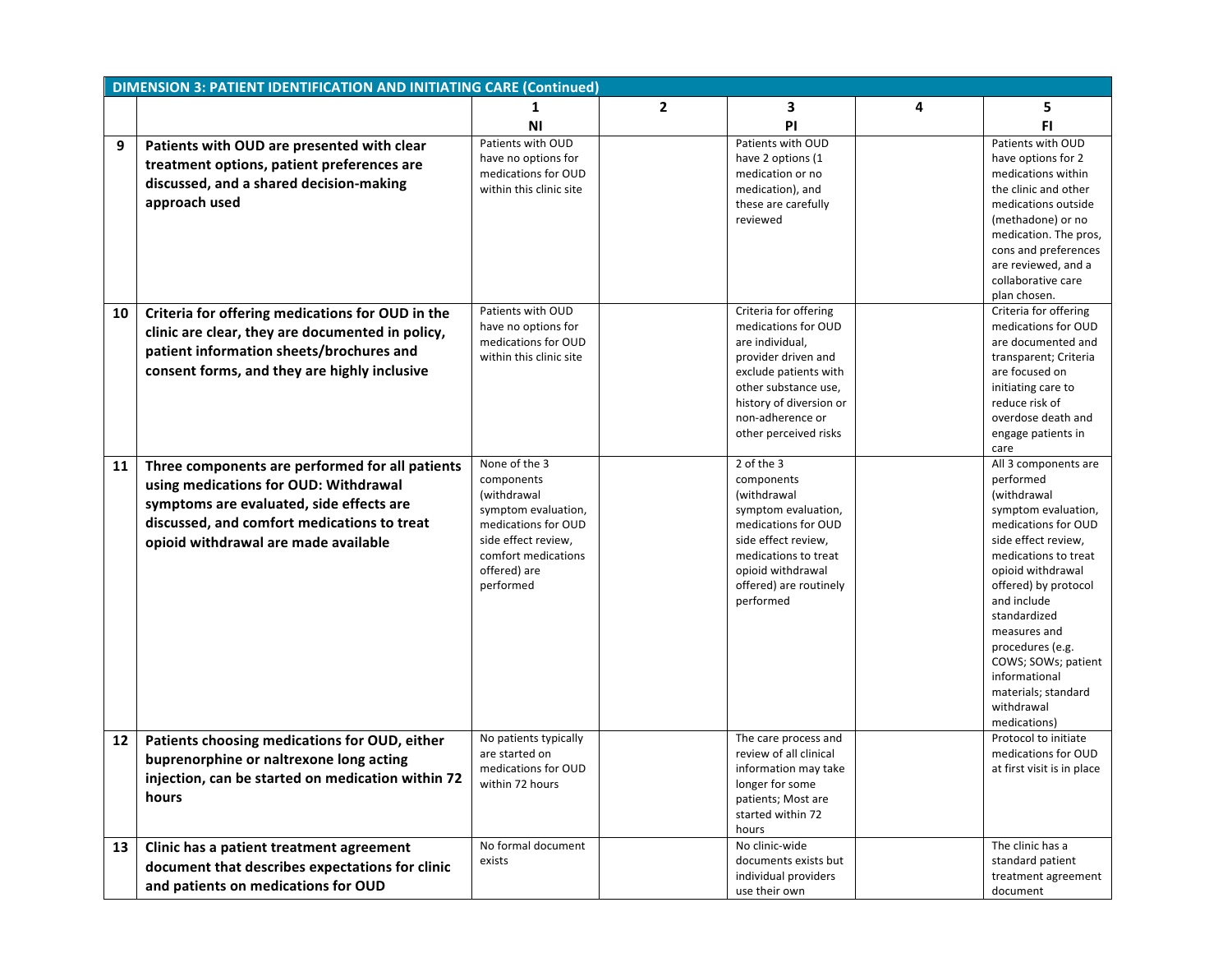| 14             | Using a protocol clear to both staff and patients,<br>eligible patients can start the medication either<br>in-home or in-office<br>DIMENSION 4: CARE DELIVERY AND TREATMENT RESPONSE MONITORING | No provision exists<br>for patients to start<br>medications for OUD<br>in-home or in-office;<br>patients are started<br>elsewhere and<br>referred to us once<br>stabilized |                | Protocol exists for<br>starting medication<br>in-office only                                                                                           |   | Protocol exists for<br>starting medication<br>either in-home or in-<br>office and the<br>approach is clear to<br>staff and transparent<br>to patients                  |
|----------------|-------------------------------------------------------------------------------------------------------------------------------------------------------------------------------------------------|----------------------------------------------------------------------------------------------------------------------------------------------------------------------------|----------------|--------------------------------------------------------------------------------------------------------------------------------------------------------|---|------------------------------------------------------------------------------------------------------------------------------------------------------------------------|
|                |                                                                                                                                                                                                 | 1<br>ΝI                                                                                                                                                                    | $\overline{2}$ | 3<br>PI                                                                                                                                                | 4 | 5<br>FI.                                                                                                                                                               |
| $\mathbf{1}$   | Patients started on medications for OUD have at<br>least 1 follow-up visit within 14 days (2 weeks)                                                                                             | Follow-up visit after<br>patients are started<br>on medications for<br>OUD are individually<br>determined                                                                  |                | Some patients are<br>scheduled and/or<br>attend first follow-up<br>visit beyond 2 weeks;<br>but most make this<br>visit within 2 weeks                 |   | All patients are<br>scheduled for at least<br>1 follow-up visit after<br>starting medications<br>for OUD; those who<br>do not attend receive<br>outreach               |
| $\overline{2}$ | Patients started on MAT have at least 2 follow-<br>up visits within 30 days (1 month)                                                                                                           | Follow-up visits after<br>patients are started<br>on medications for<br>OUD are individually<br>determined                                                                 |                | Some patients are<br>scheduled or attend 2<br>follow-up visits<br>beyond 1 month; but<br>most make these<br>visits within the 1 <sup>st</sup><br>month |   | All patients are<br>scheduled for at least<br>4 follow-up visits<br>after starting MAT;<br>those who do not<br>attend receive<br>outreach                              |
| 3              | Ongoing toxicology testing, i.e. urine drug screen<br>(UDS), is performed at least monthly, at random,<br>and observed                                                                          | Toxicology testing is<br>not performed once<br>patients have started<br>medications for OUD                                                                                |                | Toxicology testing is<br>performed at least<br>monthly, but not at<br>random or observed                                                               |   | Toxicology testing is<br>performed at least<br>monthly and at<br>random; procedures<br>for direct observation<br>exist                                                 |
| 4              | The prescription drug monitoring program<br>(PDMP) is queried at least bi-monthly                                                                                                               | PDMP is not queried<br>once patients have<br>started medications<br>for OUD                                                                                                |                | PDMP is queried at<br>least bi-monthly at<br>time of visit in many<br>but not all cases                                                                |   | PDMP is queried at<br>least bi-monthly at<br>time of visit in all<br>cases by protocol                                                                                 |
| 5              | A protocol exists for random pill or film counts<br>for patients prescribed buprenorphine                                                                                                       | Pill or film counts do<br>not occur once<br>patients are<br>prescribed<br>buprenorphine                                                                                    |                | <b>Medication counts</b><br>occur variably or "for<br>cause" once patients<br>are prescribed<br>buprenorphine                                          |   | PMDP is queried at<br>least bi-monthly at<br>time of visit in all<br>cases by protocol                                                                                 |
| 6              | A protocol exists, based on treatment<br>response-including toxicology results and<br>patient report of functioning-to adjust dose,<br>frequency of visits and toxicological monitoring         | There is no standard<br>protocol to adjust<br>medications for OUD<br>based on response                                                                                     |                | Clinical judgment is<br>used to adjust dose,<br>frequency of visits,<br>and toxicology testing<br>approach                                             |   | A systematic and<br>protocol-driven<br>approach (e.g. OBOT<br>Stability Index) is<br>used to adjust dose,<br>frequency of visits<br>and toxicology testing<br>approach |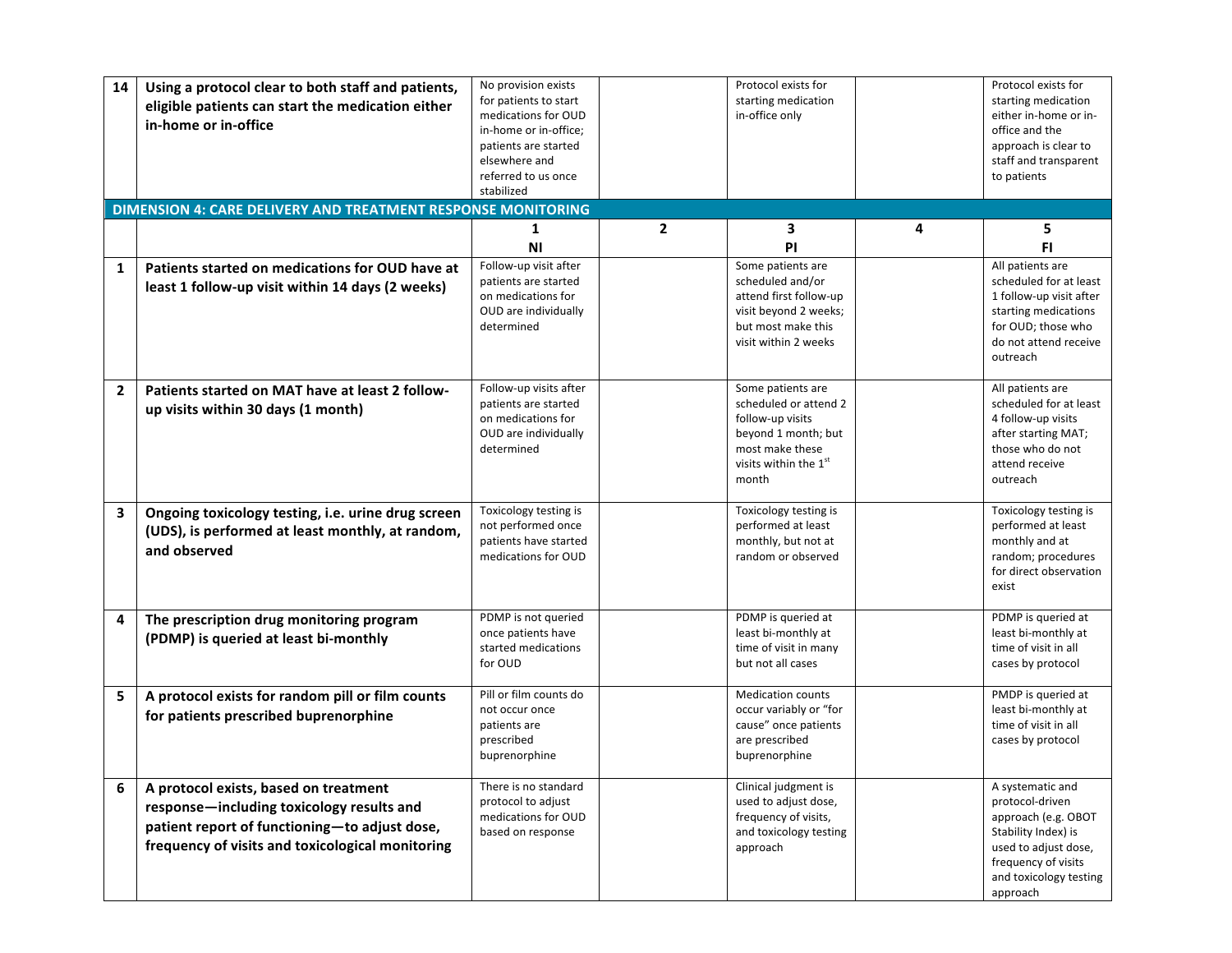|                | DIMENSION 4: CARE DELIVERY AND TREATMENT RESPONSE MONITORING (Continued)                                                                                                                                                                                                                             |                                                                                                                                                                                 |   |                                                                                                                                                                        |   |                                                                                                                                                                                                                                          |  |
|----------------|------------------------------------------------------------------------------------------------------------------------------------------------------------------------------------------------------------------------------------------------------------------------------------------------------|---------------------------------------------------------------------------------------------------------------------------------------------------------------------------------|---|------------------------------------------------------------------------------------------------------------------------------------------------------------------------|---|------------------------------------------------------------------------------------------------------------------------------------------------------------------------------------------------------------------------------------------|--|
|                |                                                                                                                                                                                                                                                                                                      |                                                                                                                                                                                 | 2 | 3                                                                                                                                                                      | 4 | 5                                                                                                                                                                                                                                        |  |
|                |                                                                                                                                                                                                                                                                                                      | ΝI                                                                                                                                                                              |   | PI                                                                                                                                                                     |   | FI.                                                                                                                                                                                                                                      |  |
| $\overline{7}$ | A systematic approach (e.g. ASAM criteria), is<br>used to assess patient functioning and social<br>determinants; this approach supports treatment<br>planning which may include additional physical<br>or behavioral health services either within this<br>clinic site or offered in another setting | No specific approach<br>is used to evaluate<br>patient functioning<br>and social risk<br>factors; No specific<br>approach is used to<br>guide linkage to<br>additional services |   | Clinical judgment is<br>used to evaluate<br>patient functioning<br>and social risk<br>factors, and to guide<br>linkage to additional<br>services                       |   | A systematic and<br>protocol-driven<br>approach (e.g. ASAM<br>criteria) is used to<br>evaluate patient<br>functioning and social<br>risk factors, and to<br>guide linkage to<br>additional services                                      |  |
| 8              | A systematic approach, such as the ASAM<br>criteria or Treatment Needs Questionnaire, is<br>used to determine need for a more intensive<br>level of care (residential, hospital) or setting<br>(methadone clinic)                                                                                    | No specific approach<br>is used to determine<br>need for a more<br>intensive level of care<br>or setting                                                                        |   | Clinical judgment is<br>used to determine<br>need for a more<br>intensive level of care<br>or setting                                                                  |   | A systematic and<br>protocol-driven<br>approach (e.g.<br><b>Treatment Needs</b><br>Questionnaire) is<br>used to determine<br>need for a more<br>intensive level of care<br>or setting                                                    |  |
| 9              | Patients are neither encouraged nor required to<br>taper or discontinue the medication after a<br>certain period of time or once stabilized or with<br>improved functioning                                                                                                                          | Once patients are<br>detoxified from<br>opioids and stable on<br>medications for OUD<br>we initiate the<br>process of tapering                                                  |   | Patients who are<br>stable on medications<br>for OUD for at least 6<br>months and are<br>functioning well are<br>encouraged to<br>consider tapering<br>from medication |   | <b>Medications for OUD</b><br>are used as a<br>stabilization and<br>maintenance<br>approach; patients<br>continue on<br>medications with<br>positive response,<br>including those who<br>are stable and with<br>improving<br>functioning |  |
| 10             | Six-month retention rates of patient panel on<br>medications for OUD are tracked to examine this<br>clinic site's processes                                                                                                                                                                          | No retention data are<br>tracked                                                                                                                                                |   | Informally the clinic<br>examines retention<br>and attrition rates<br>and refines clinical<br>processes based on<br>perceived trends                                   |   | Six-month retention<br>data are routinely<br>gathered and used to<br>refine clinical<br>protocols and<br>processes                                                                                                                       |  |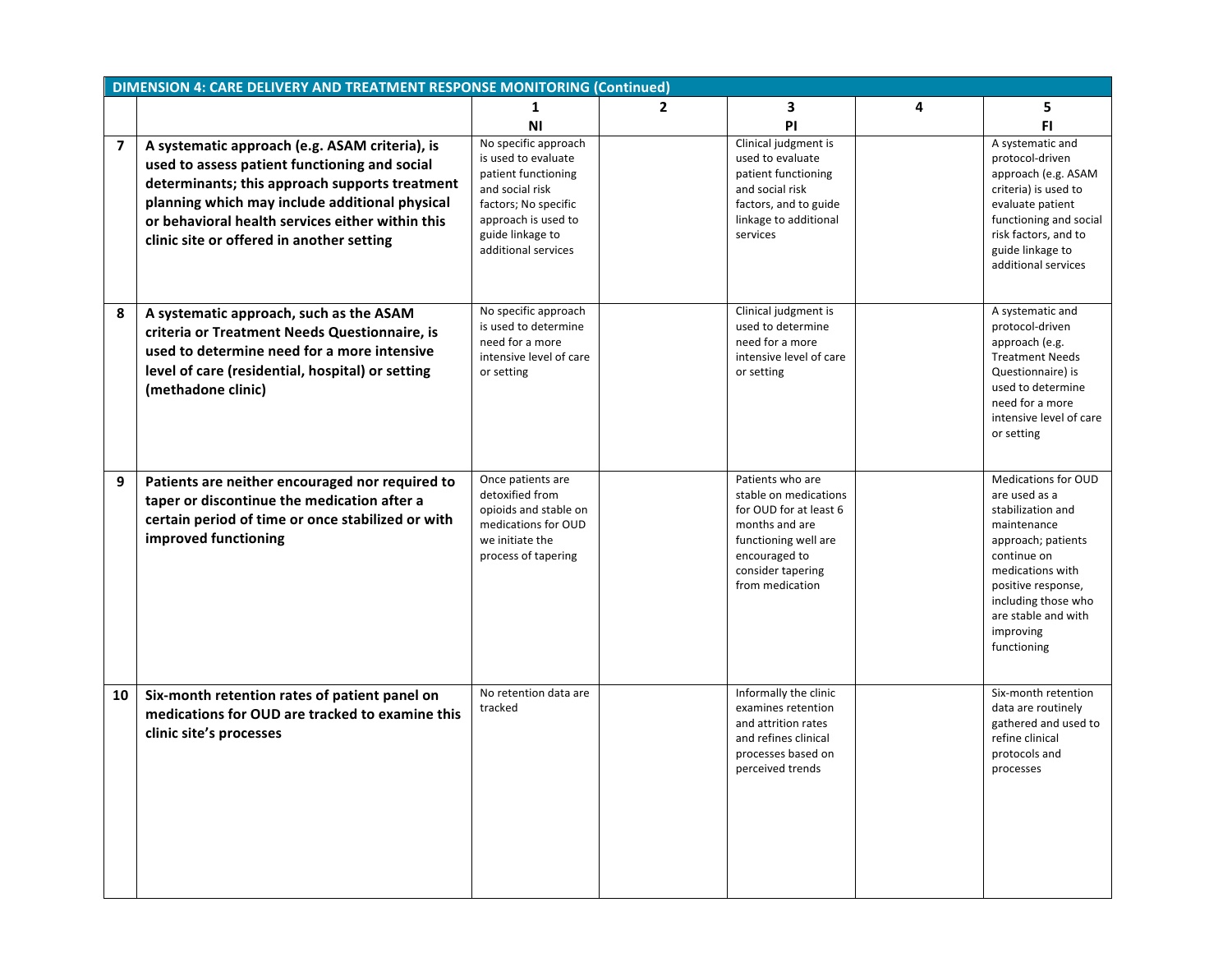|                | <b>DIMENSION 5: CARE COORDINATION</b>                |                                          |                |                                                 |   |                                             |
|----------------|------------------------------------------------------|------------------------------------------|----------------|-------------------------------------------------|---|---------------------------------------------|
|                |                                                      | 1                                        | $\overline{2}$ | 3                                               | 4 | 5                                           |
|                |                                                      | <b>NI</b>                                |                | PI                                              |   | FI                                          |
| $\mathbf{1}$   | The practice uses a team-based care approach to      | No elements of a                         |                | Some elements of a                              |   | Many elements of a                          |
|                | manage patients treated with medications for         | team-based care                          |                | team-based care                                 |   | team-based care                             |
|                | OUD; team members may include providers,             | approach; provider                       |                | approach with                                   |   | approach with an                            |
|                |                                                      | delivers most aspects                    |                | prescribers and                                 |   | egalitarian model,                          |
|                | nursing, behavioral health, and pharmacist; and      | of treatment using                       |                | clinical staff working                          |   | individuals working to                      |
|                | with clearly defined, written roles and              | medications for OUD<br>with some nursing |                | collaboratively;<br>meetings, huddles,          |   | top of scope, and<br>cohesive               |
|                | responsibilities for each member of the team         | support                                  |                | role-specific                                   |   | collaboration on                            |
|                |                                                      |                                          |                | workflow for new                                |   | patient care;                               |
|                |                                                      |                                          |                | and established                                 |   | meetings, huddles,                          |
|                |                                                      |                                          |                | patient visits                                  |   | role-specific                               |
|                |                                                      |                                          |                |                                                 |   | workflow for new                            |
|                |                                                      |                                          |                |                                                 |   | and established                             |
|                |                                                      |                                          |                |                                                 |   | patient visits; and<br>written roles and    |
|                |                                                      |                                          |                |                                                 |   | responsibilities for                        |
|                |                                                      |                                          |                |                                                 |   | each member of the                          |
|                |                                                      |                                          |                |                                                 |   | team                                        |
| $\overline{2}$ | A registry of patients on medications for OUD is     | No registry of                           |                | Some aspects of                                 |   | Registry of patients                        |
|                | used to track patient attendance, visit planning     | patients on                              |                | tracking panel of                               |   | on OUD medications                          |
|                | and treatment response                               | medications for OUD                      |                | patients on                                     |   | used to                                     |
|                |                                                      |                                          |                | medications for OUD                             |   | systematically track<br>patient attendance, |
|                |                                                      |                                          |                | are in place: Patient<br>list, set of tasks per |   | visit planning and                          |
|                |                                                      |                                          |                | visit, outreach                                 |   | measuring treatment                         |
|                |                                                      |                                          |                | criteria; not                                   |   | response; integrated                        |
|                |                                                      |                                          |                | integrated in                                   |   | with electronic health                      |
|                |                                                      |                                          |                | electronic health                               |   | record and                                  |
|                |                                                      |                                          |                | record or population                            |   | population health                           |
|                |                                                      |                                          |                | health dashboard<br>Some formal and             |   | dashboard                                   |
| 3              | With the most common health care and social          | No formal<br>relationships with          |                | some informal                                   |   | Well-coordinated<br>network of              |
|                | service partners, the practice has memoranda of      | other health and                         |                | relationships with                              |   | agreements, shared                          |
|                | understanding, agreements or clear                   | social service                           |                | health and social                               |   | documentation, and                          |
|                | understanding of methods to coordinate care,         | agencies commonly                        |                | service agencies                                |   | practical definitions                       |
|                | accept referrals (e.g. ED), refer or link patients   | involved in                              |                | commonly involved in                            |   | for referral                                |
|                | with specialists (e.g. addiction, psychiatry, ID) or | supporting patients<br>with OUD          |                | supporting patients<br>with OUD                 |   | appropriateness and<br>care coordination    |
|                | services (e.g. DCFS, probation and parole)           |                                          |                |                                                 |   |                                             |
| 4              | The clinic has a HIPAA and 42CFR compliant set       | Clinic focuses on                        |                | Clinic has policy to                            |   | Clinic and                                  |
|                | of forms to exchange or release clinical             | HIPAA compliance                         |                | manage 42CFR                                    |   | organization has legal                      |
|                | information with patient consent                     | only                                     |                | information along                               |   | counsel                                     |
|                |                                                      |                                          |                | with HIPAA rules                                |   | documentation<br>supporting clear           |
|                |                                                      |                                          |                |                                                 |   | policy on HIPAA and                         |
|                |                                                      |                                          |                |                                                 |   | 42CFR regulations                           |
| 5              | An outreach procedure exists for patients who        | No outreach                              |                | Some effort to                                  |   | Standard protocol for                       |
|                | have not made appointments or about whom             | procedure exists                         |                | contact patients of                             |   | outreach to specific                        |
|                | there is clinical concern (phone or home visit)      |                                          |                | concern occurs but                              |   | patients based on                           |
|                |                                                      |                                          |                | not standardized                                |   | agreed upon criteria                        |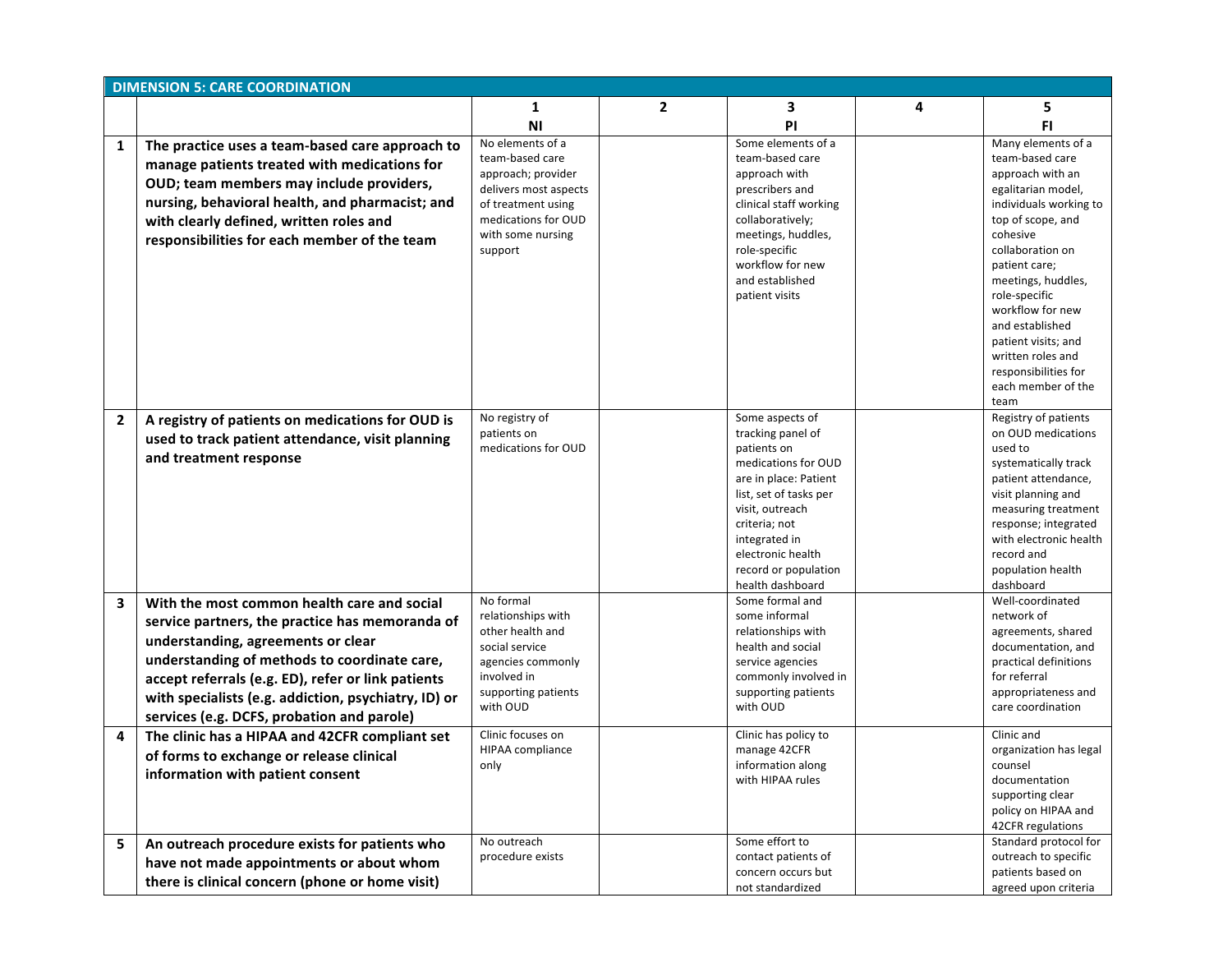|                | <b>DIMENSION 5: CARE COORDINATION (Continued)</b>                                                                                                                                                                                                                                                                                                                                                                                                                                          |                                                                                                      |                |                                                                                                                                                                                                                                                                     |   |                                                                                                                                                                                                                                                                |  |  |
|----------------|--------------------------------------------------------------------------------------------------------------------------------------------------------------------------------------------------------------------------------------------------------------------------------------------------------------------------------------------------------------------------------------------------------------------------------------------------------------------------------------------|------------------------------------------------------------------------------------------------------|----------------|---------------------------------------------------------------------------------------------------------------------------------------------------------------------------------------------------------------------------------------------------------------------|---|----------------------------------------------------------------------------------------------------------------------------------------------------------------------------------------------------------------------------------------------------------------|--|--|
|                |                                                                                                                                                                                                                                                                                                                                                                                                                                                                                            | 1                                                                                                    | $\overline{2}$ | 3                                                                                                                                                                                                                                                                   | 4 | 5                                                                                                                                                                                                                                                              |  |  |
|                |                                                                                                                                                                                                                                                                                                                                                                                                                                                                                            | ΝI                                                                                                   |                | PI                                                                                                                                                                                                                                                                  |   | FI.                                                                                                                                                                                                                                                            |  |  |
| 6              | Clinic leadership engages in regular meetings<br>with other organizations in the geographic<br>region (patient centered medical neighborhood)<br>to troubleshoot, improve communication and<br>strengthen the network of care                                                                                                                                                                                                                                                              | No regular meetings<br>with community<br>coalition or other<br>health and social<br>service agencies |                | Some formal and<br>informal meetings<br>with other health and<br>social service<br>agencies commonly<br>involved with<br>patients in the<br>medications for OUD<br>practice; some sense<br>of shared mission<br>across patients and<br>organizational<br>boundaries |   | Well-coordinated<br>network of<br>organizations<br>represented by<br>leadership and key<br>frontline personnel,<br>with shared mission<br>of improving<br>communication and<br>strengthening the<br>network in the<br>community                                |  |  |
|                | <b>DIMENSION 6: WORKFORCE</b>                                                                                                                                                                                                                                                                                                                                                                                                                                                              |                                                                                                      |                |                                                                                                                                                                                                                                                                     |   |                                                                                                                                                                                                                                                                |  |  |
|                |                                                                                                                                                                                                                                                                                                                                                                                                                                                                                            | 1<br><b>NI</b>                                                                                       | $\overline{2}$ | 3<br>PI                                                                                                                                                                                                                                                             | 4 | 5<br><b>FI</b>                                                                                                                                                                                                                                                 |  |  |
|                |                                                                                                                                                                                                                                                                                                                                                                                                                                                                                            | No x-waivered                                                                                        |                | X-waivered                                                                                                                                                                                                                                                          |   | X-waivered                                                                                                                                                                                                                                                     |  |  |
| $\mathbf{1}$   | X-waivered prescriber(s) onsite to prescribe<br>medications for OUD                                                                                                                                                                                                                                                                                                                                                                                                                        | prescribers on site                                                                                  |                | prescribers are on<br>site and prescribing<br>to a few patients in<br>total $(<10)$                                                                                                                                                                                 |   | prescribers are on<br>site and prescribing<br>to a larger number of<br>patients (>30)                                                                                                                                                                          |  |  |
| $\overline{2}$ | Nursing or pharmacist personnel are onsite to<br>manage medications for OUD and nursing<br>related needs of patients; a nurse or pharmacist<br>care manager model is used to perform activities<br>during patient visits either in individual or group<br>formats; there is coordination of care with other<br>health care providers; patient and family<br>education is provided                                                                                                          | No nursing or<br>pharmacist personnel<br>involved in the<br>medications for OUD<br>program           |                | Nursing and/or<br>pharmacist personnel<br>perform some<br>activities during<br>patient visits but they<br>are not key team<br>members                                                                                                                               |   | Nurse or pharmacist<br>care manager<br>model-nurse and/or<br>pharmacist conduct<br>visits, coordinate care<br>in and outside the<br>clinic, manage<br>registry, educate<br>patients and families,<br>and are key team<br>members                               |  |  |
| 3              | Licensed behavioral health clinician(s) with<br>credentials in both mental health AND addiction<br>assessment and treatment are onsite; have<br>expertise to conduct evaluations, individual,<br>group and family/couples therapies; there is<br>expertise in integrated behavioral health and in<br>team based primary care; either individual<br>behavioral health clinicians have expertise in<br>both mental health and addiction OR two or<br>more clinicians have combined expertise | No onsite behavioral<br>health clinician(s) are<br>involved in the<br>medications for OUD<br>program |                | Onsite behavioral<br>health clinician(s)<br>perform some<br>activities but is/are<br>not a key team<br>member(s); expert in<br>mental health OR<br>addiction assessment<br>and treatment but<br>not both; some<br>expertise in primary<br>care settings             |   | Integrated behavioral<br>health clinician(s)<br>with expertise in<br>primary care settings,<br>expertise in both<br>mental health AND<br>addiction assessment<br>and treatment<br>approaches, and<br>evidence-based<br>understanding of<br>medications for OUD |  |  |